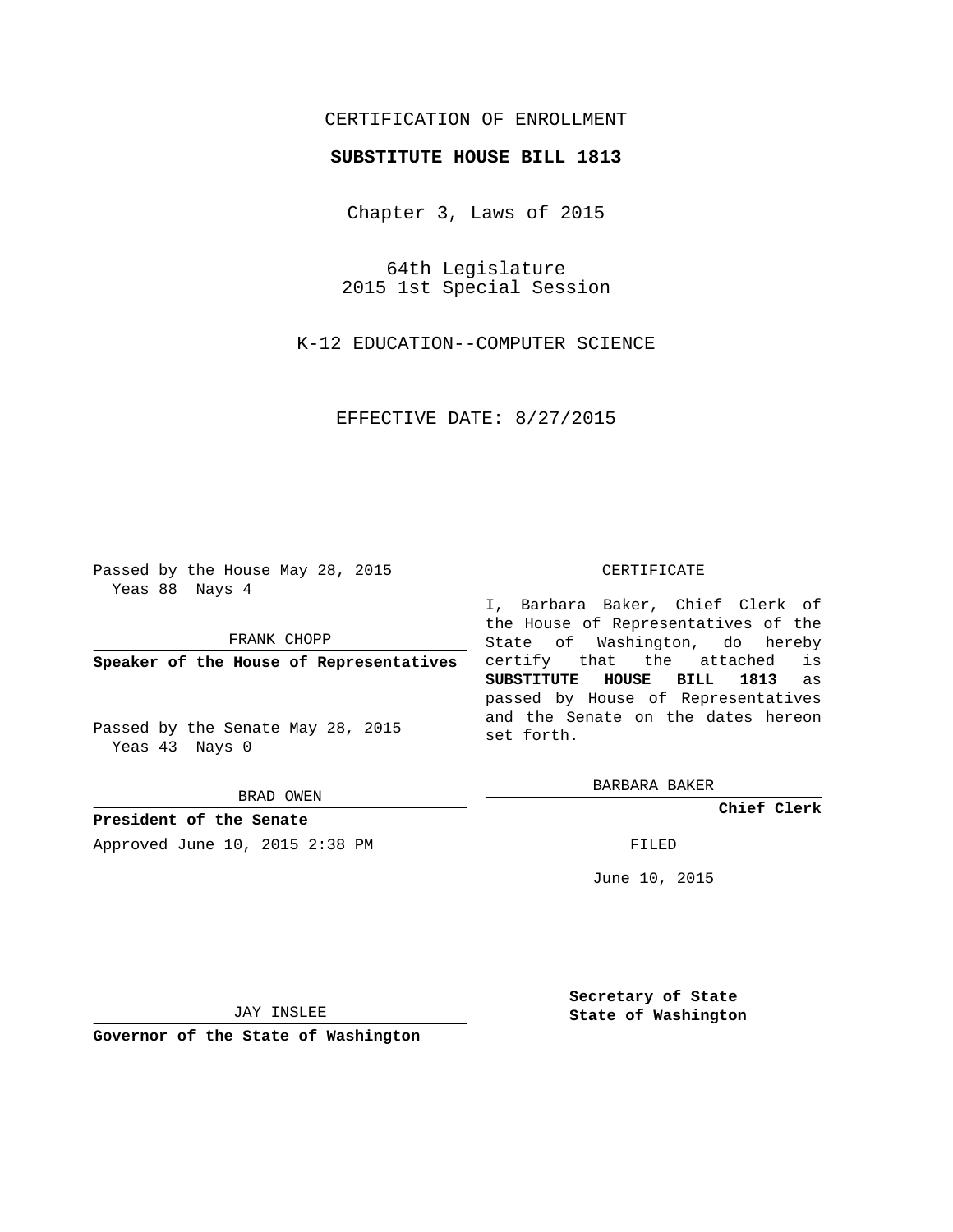## **SUBSTITUTE HOUSE BILL 1813**

Passed Legislature - 2015 1st Special Session

## **State of Washington 64th Legislature 2015 Regular Session**

**By** House Appropriations (originally sponsored by Representatives Hansen, Magendanz, Reykdal, Muri, Tarleton, Zeiger, Lytton, Haler, Senn, Harmsworth, Tharinger, Young, Walkinshaw, Stanford, S. Hunt, and Pollet)

READ FIRST TIME 02/27/15.

1 AN ACT Relating to expanding computer science education; amending 2 RCW 28A.660.045 and 28A.660.050; adding a new section to chapter 3 28A.230 RCW; and adding a new section to chapter 28A.410 RCW.

4 BE IT ENACTED BY THE LEGISLATURE OF THE STATE OF WASHINGTON:

5 NEW SECTION. **Sec. 1.** A new section is added to chapter 28A.230 6 RCW to read as follows:

 Beginning in the 2015-16 school year, the office of the superintendent of public instruction shall adopt computer science learning standards developed by a nationally recognized computer 10 science education organization.

11 NEW SECTION. **Sec. 2.** A new section is added to chapter 28A.410 12 RCW to read as follows:

 The professional educator standards board shall, in its regular review and revision of teacher certification standards as required by RCW 28A.410.210, develop standards for a K-12 computer science endorsement. Standards related to computer science shall be adopted by January 15, 2016. The revised standards shall be aligned with the computer science learning standards developed by a nationally recognized computer science education organization and updated to include the standards adopted by the office of the superintendent of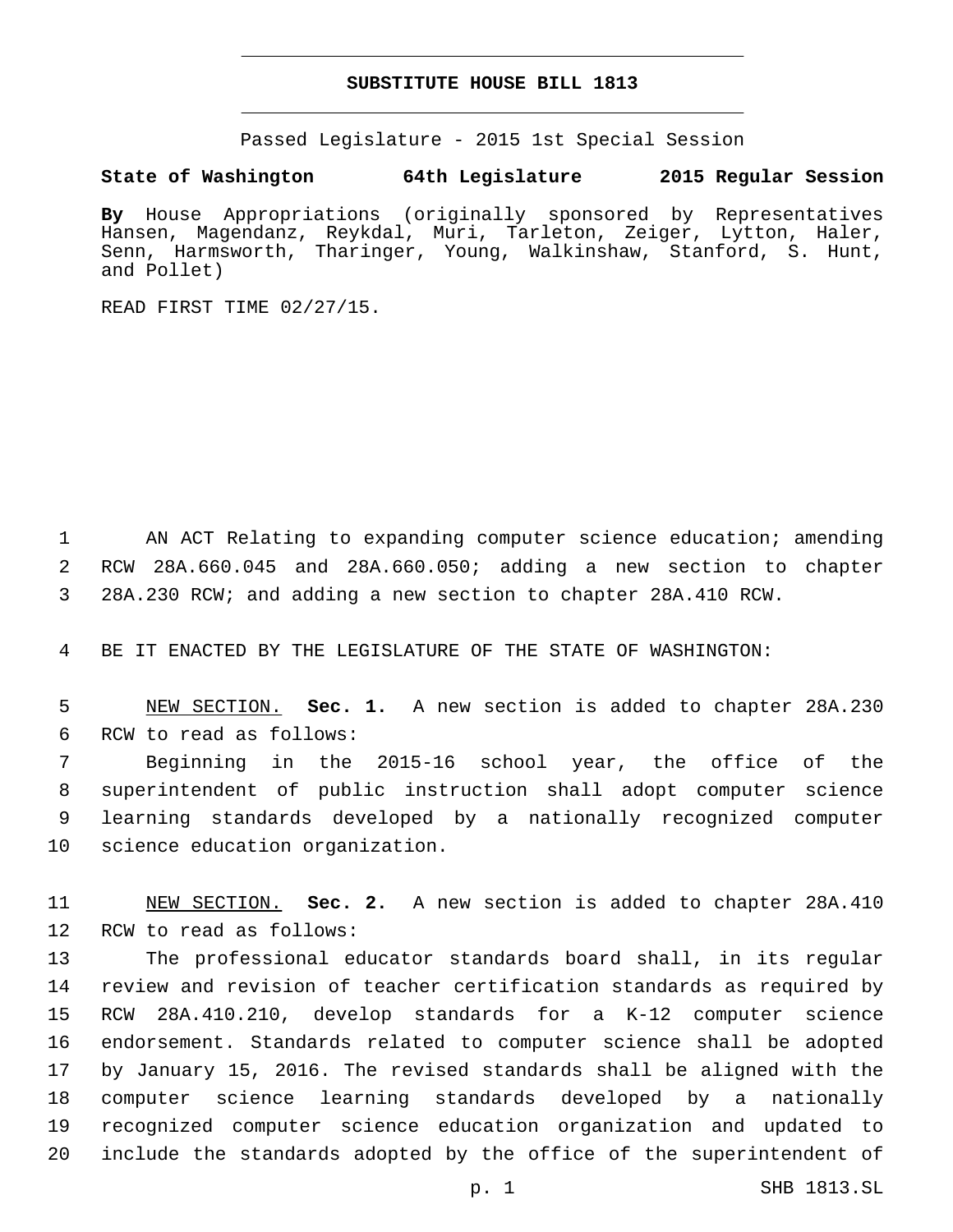public instruction under section 1 of this act. In addition to appropriate computer science content, the computer science endorsement standards must facilitate dual endorsement in computer science and mathematics or science, or another related endorsement in 5 high demand as indicated by a school district.

6 **Sec. 3.** RCW 28A.660.045 and 2007 c 396 s 7 are each amended to 7 read as follows:

8 (1) The educator retooling ((to teach mathematics and science)) conditional scholarship program is created. Participation is limited to current K-12 teachers and individuals having an elementary education certificate but who are not employed in positions requiring an elementary education certificate. It is anticipated that candidates enrolled in this program will complete the requirements 14 for ((a mathematics or science)) an endorsement( $(\tau$  or both,)) in two 15 years or less.

16 (2) Entry requirements for candidates include:

17 (a) Current K-12 teachers shall pursue ((a middle level 18 mathematics or science, or secondary mathematics or science)) an 19 endorsement in a subject or geographic endorsement shortage area, as 20 defined by the professional educator standards board.

21 (b) Individuals having an elementary education certificate but 22 who are not employed in positions requiring an elementary education 23 certificate shall pursue an endorsement in ((middle level mathematics 24 or science only)) a subject or geographic endorsement shortage area, 25 as defined by the professional educator standards board.

26 **Sec. 4.** RCW 28A.660.050 and 2012 c 229 s 507 are each amended to 27 read as follows:

28 Subject to the availability of amounts appropriated for these 29 purposes, the conditional scholarship programs in this chapter are 30 created under the following guidelines:

31 (1) The programs shall be administered by the student achievement 32 council. In administering the programs, the council has the following 33 powers and duties:

34 (a) To adopt necessary rules and develop guidelines to administer 35 the programs;

36 (b) To collect and manage repayments from participants who do not 37 meet their service obligations; and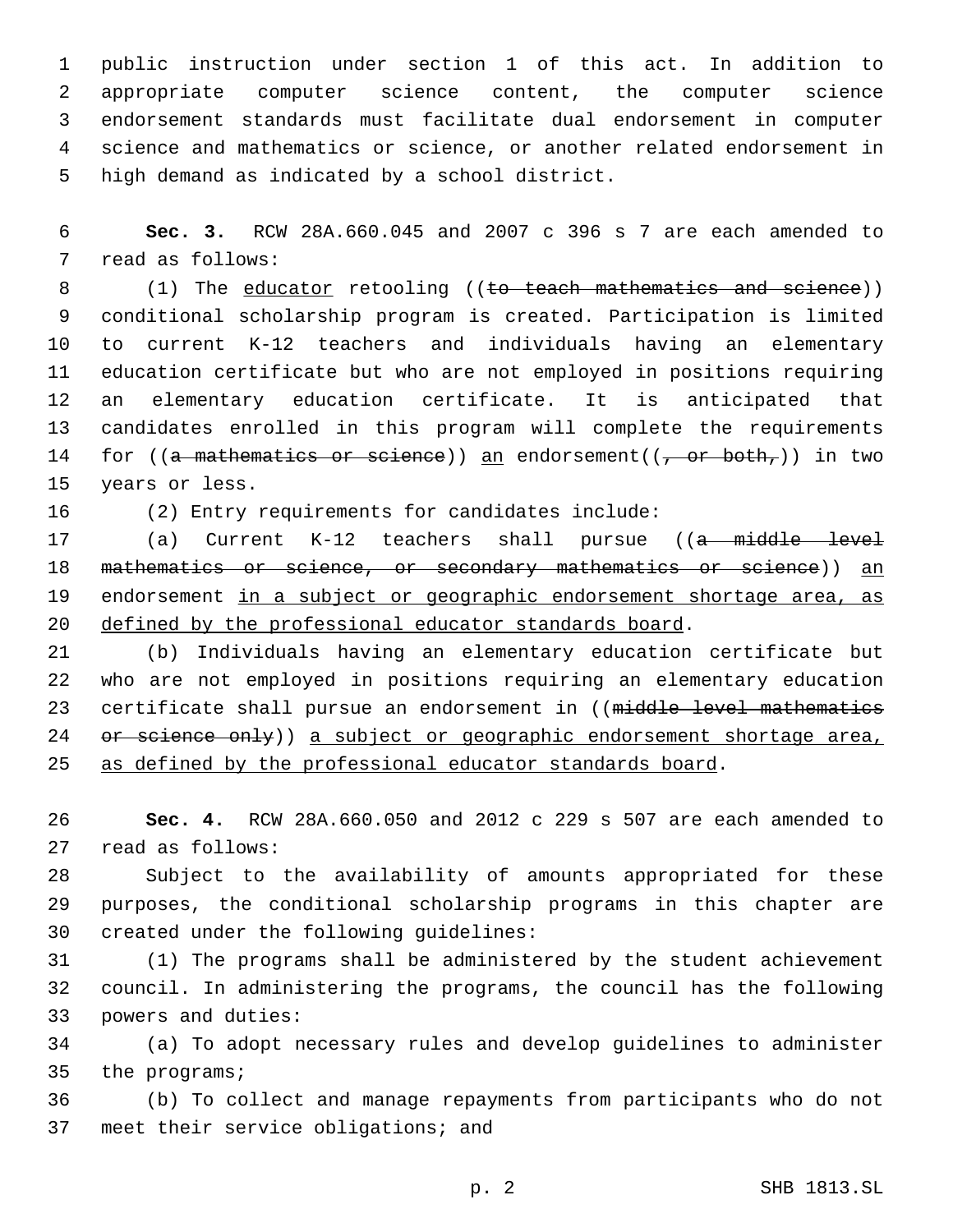(c) To accept grants and donations from public and private 2 sources for the programs.

 (2) Requirements for participation in the conditional scholarship programs are as provided in this subsection (2).4

 (a) The alternative route conditional scholarship program is limited to interns of professional educator standards board-approved alternative routes to teaching programs under RCW 28A.660.040. For fiscal year 2011, priority must be given to fiscal year 2010 participants in the alternative route partnership program. In order to receive conditional scholarship awards, recipients shall:

 (i) Be accepted and maintain enrollment in alternative certification routes through a professional educator standards board-13 approved program;

 (ii) Continue to make satisfactory progress toward completion of the alternative route certification program and receipt of a 16 residency teaching certificate; and

 (iii) Receive no more than the annual amount of the scholarship, not to exceed eight thousand dollars, for the cost of tuition, fees, and educational expenses, including books, supplies, and transportation for the alternative route certification program in which the recipient is enrolled. The council may adjust the annual award by the average rate of resident undergraduate tuition and fee increases at the state universities as defined in RCW 28B.10.016.

 (b) The pipeline for paraeducators conditional scholarship program is limited to qualified paraeducators as provided by RCW 28A.660.042. In order to receive conditional scholarship awards, 27 recipients shall:

 (i) Be accepted and maintain enrollment at a community and technical college for no more than two years and attain an associate 30 of arts degree;

 (ii) Continue to make satisfactory progress toward completion of an associate of arts degree. This progress requirement is a condition for eligibility into a route one program of the alternative routes to teacher certification program for a mathematics, special education, 35 or English as a second language endorsement; and

 (iii) Receive no more than the annual amount of the scholarship, not to exceed four thousand dollars, for the cost of tuition, fees, and educational expenses, including books, supplies, and transportation for the alternative route certification program in which the recipient is enrolled. The student achievement council may

p. 3 SHB 1813.SL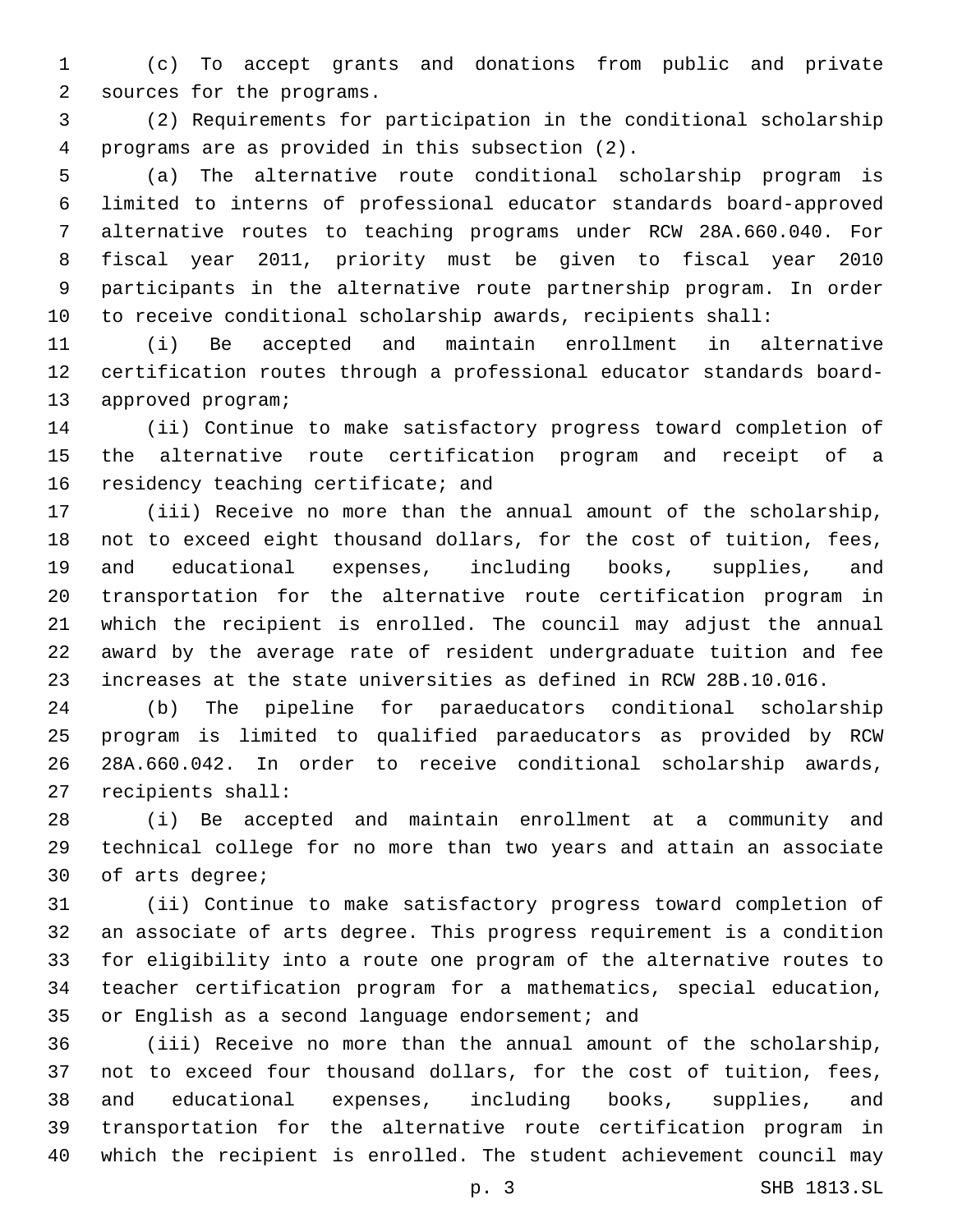adjust the annual award by the average rate of tuition and fee increases at the state community and technical colleges.

 (c) The educator retooling ((to teach mathematics and science)) conditional scholarship program is limited to current K-12 teachers. In order to receive conditional scholarship awards:

 (i) Individuals currently employed as teachers shall pursue ((a middle level mathematics or science, or secondary mathematics or 8 seience)) an endorsement in a subject or geographic endorsement shortage area, as defined by the professional educator standards 10 board; or

 (ii) Individuals who are certificated with an elementary 12 education endorsement shall pursue an endorsement in ((middle level 13 mathematics or science, or both) a subject or geographic endorsement shortage area, as defined by the professional educator standards 15 board; and

 (iii) Individuals shall use one of the pathways to endorsement 17 processes to receive ((a mathematics or science endorsement, or 18 both)) an endorsement in a subject or geographic endorsement shortage 19 area, as defined by the professional educator standards board, which 20 shall include passing ((a mathematics or science)) an endorsement 21 test( $(\frac{\pi}{2})$  or both tests,)) plus observation and completing applicable 22 coursework to attain the proper endorsement; and

 (iv) Individuals shall receive no more than the annual amount of the scholarship, not to exceed three thousand dollars, for the cost of tuition, test fees, and educational expenses, including books, supplies, and transportation for the endorsement pathway being 27 pursued.

 (3) The Washington professional educator standards board shall select individuals to receive conditional scholarships. In selecting recipients, preference shall be given to eligible veterans or 31 national quard members.

 (4) For the purpose of this chapter, a conditional scholarship is a loan that is forgiven in whole or in part in exchange for service as a certificated teacher employed in a Washington state K-12 public school. The state shall forgive one year of loan obligation for every two years a recipient teaches in a public school. Recipients who fail to continue a course of study leading to residency teacher certification or cease to teach in a public school in the state of Washington in their endorsement area are required to repay the 40 remaining loan principal with interest.